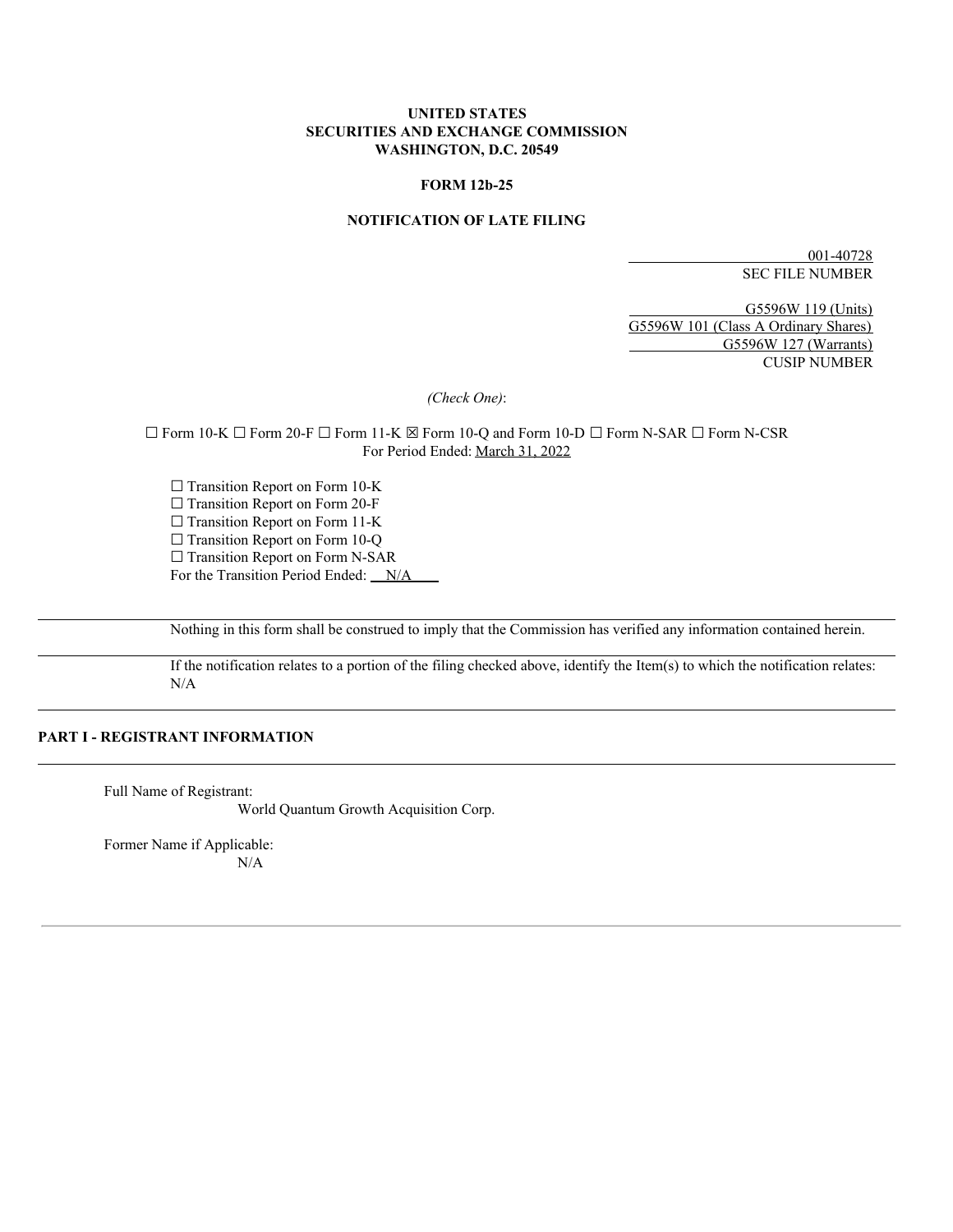#### Address of Principal Executive Office (*Street and Number*): PO Box 309, Ugland House

City, State and Zip Code:

Grand Cayman KY1-1104, Cayman Islands

### **PART II - RULES 12b-25(b) AND (c)**

If the subject report could not be filed without unreasonable effort or expense and the registrant seeks relief pursuant to Rule 12b-25(b), the following should be completed. (Check box if appropriate)  $\boxtimes$ 

- (a) The reasons described in reasonable detail in Part III of this form could not be eliminated without unreasonable effort or expense;
- (b) The subject annual report, semi-annual report, transition report on Form 10-K, Form 20-F, Form 11-K, Form N-SAR or Form N-CSR, or portion thereof, will be filed on or before the fifteenth calendar day following the prescribed due date; or the subject quarterly report or transition report on Form 10-Q or subject distribution report on Form 10-D, or portion thereof will be filed on or before the fifth calendar day following the prescribed due date; and
- (c) The accountant's statement or other exhibit required by Rule 12b-25(c) has been attached if applicable.

## **PART III - NARRATIVE**

State below in reasonable detail the reasons why Forms 10-K, 20-F, 11-K, 10-Q, 10-D, N-SAR, N-CSR, or the transition report or portion thereof, could not be filed within the prescribed time period.

World Quantum Growth Acquisition Corp. (the "Company") has determined that it is unable, without unreasonable effort or expense, to file its Quarterly Report on Form 10-Q for the fiscal quarter ended March 31, 2022 (the "Q1 2022 Form 10-Q") by the prescribed due date for the reasons described below.

The Company has recently experienced unanticipated delays in compiling certain information from the third-party services providers necessary to prepare a complete filing of the Q1 2022 Form 10-Q in a timely manner. The Company is working diligently to complete the Q1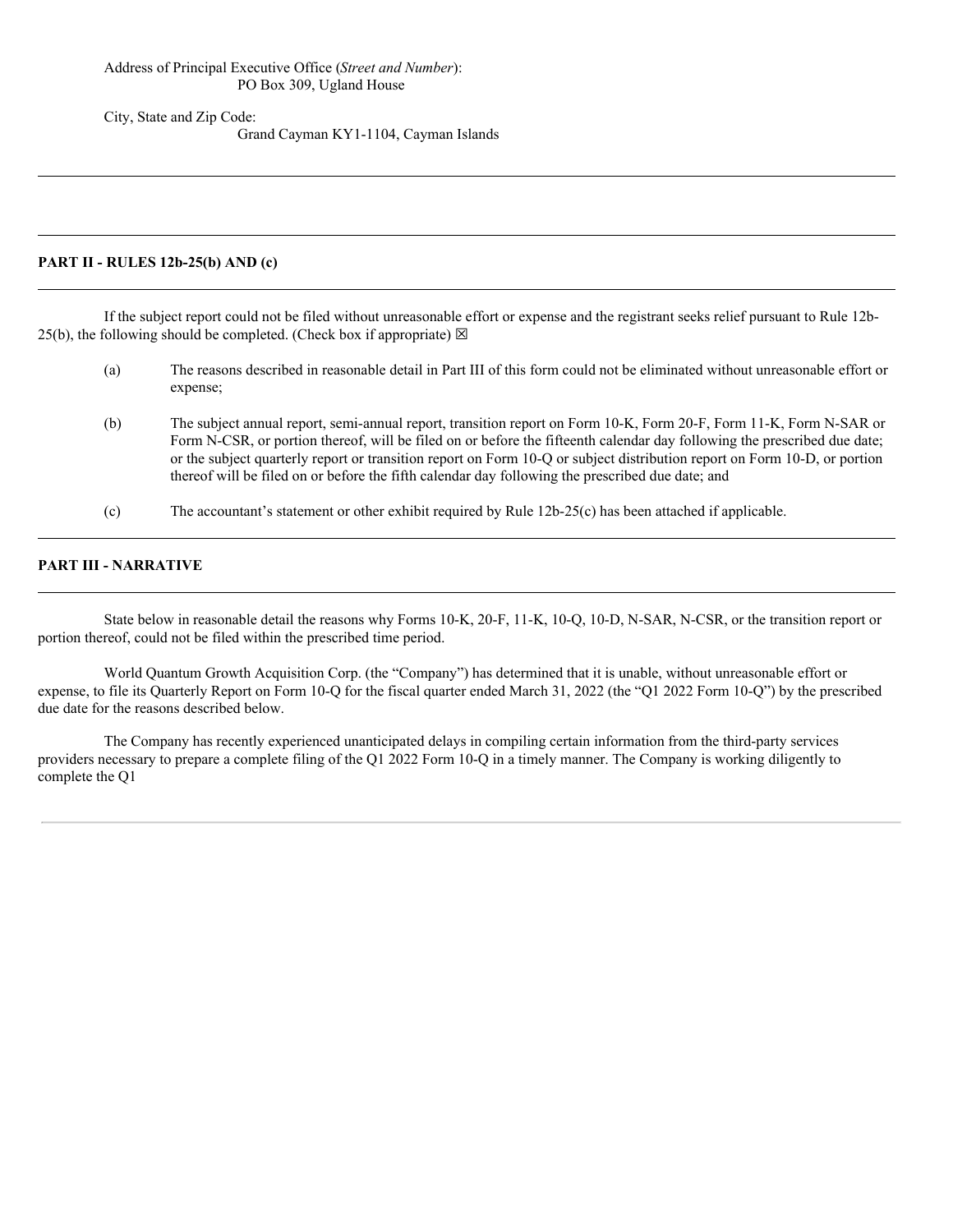2022 Form 10-Q as soon as possible; however, given extraordinary circumstances impacting the availability of third-party service providers involved with the preparation of the Company's financial statements, the Company is unable to complete and file the Q1 2022 Form 10-Q by the required due date of May 16, 2022 without unreasonable effort and expense.

# **PART IV - OTHER INFORMATION**

#### (1) Name and telephone number of person to contact in regard to this notification

| Serge Harry | (345)       | 949-8066           |
|-------------|-------------|--------------------|
| (Name)      | (Area Code) | (Telephone Number) |

(2) Have all other periodic reports required under section 13 or 15(d) of the Securities Exchange Act of 1934 or Section 30 of the Investment Company Act of 1940 during the preceding 12 months or for such shorter period that the registrant was required to file such report(s) been filed? If the answer is no, identify report(s).

(3) Is it anticipated that any significant change in results of operations from the corresponding period for the last fiscal year will be reflected by the earnings statements to be included in the subject report or portion thereof?

# ☐ Yes ☒ No

☒ Yes ☐ No

If so, attach an explanation of the anticipated change, both narratively and quantitatively, and, if appropriate, state the reasons why a reasonable estimate of the results cannot be made.

### **Disclosures About Forward-Looking Statements**

This Notification of Late Filing on Form 12b-25 contains forward-looking statements within the meaning of the Private Securities Litigation Reform Act of 1995 and such statements are intended to be covered by the safe harbor provided by the same. These statements are based on the current beliefs and expectations of the Company's management and are subject to significant risks and uncertainties. The above statements regarding the correction of errors in the Company's financial statements related to the accounting treatment of the public warrants and private placement warrants, as well as the effect of the revision on any periodic SEC filings, including the timing of filing such reports, constitute forward-looking statements that are based on the Company's current expectations. Because these forward-looking statements involve risks and uncertainties, there are important factors that could cause future events to differ materially from those in the forward-looking statements, many of which are outside of the Company's control. These factors include, but are not limited to, a variety of risk factors affecting the Company's business and prospects, see "Risk Factors" in the Company's Registration Statement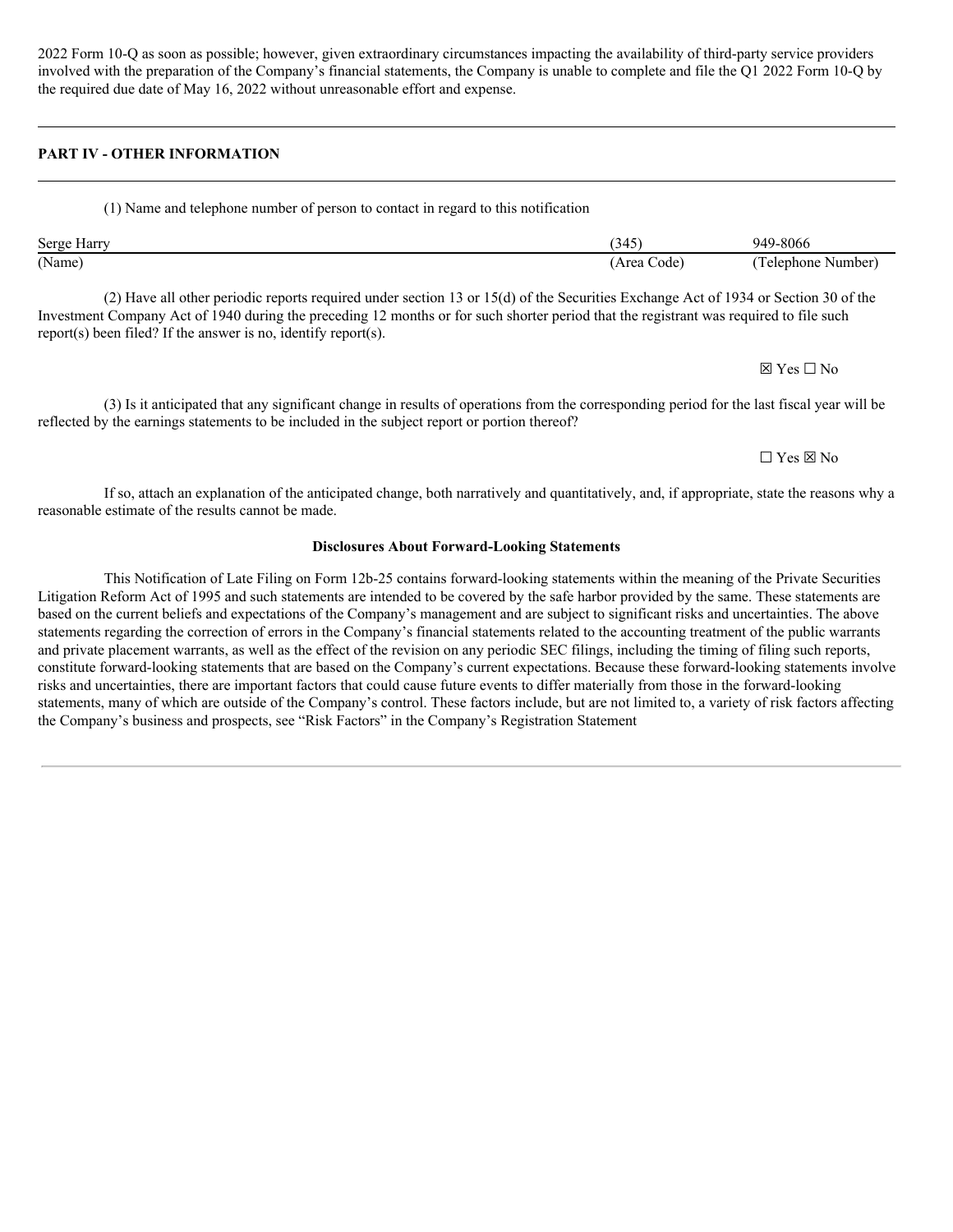on Form S-1 relating to its initial public offering, annual, quarterly reports and subsequent reports filed with the SEC, as amended from time to time. The Company does not undertake to update the forward-looking statements to reflect the impact of circumstances or events that may arise after the date of the forward-looking statements.